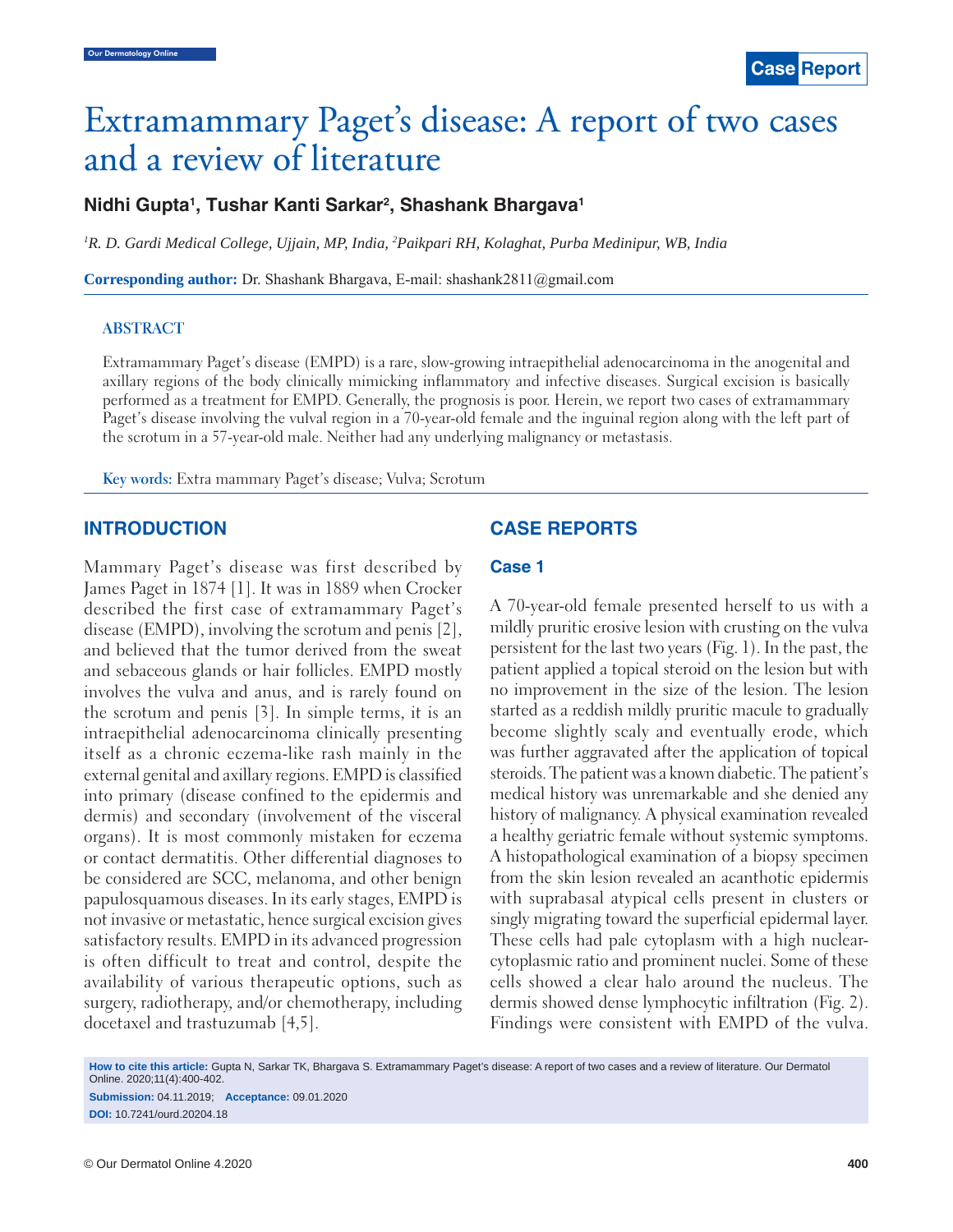#### www.odermatol.com

Staging workup, which included chest radiography and computed tomography of the abdomen, revealed no features of metastasis. The patient underwent radiation therapy followed by vulvectomy with a 2-cm margin to the macroscopic normal tissue and primary closure. Surgical margins were histopathologically negative and the wound healed without complications. A follow-up after two years revealed no signs of recurrence.

## **Case 2**

A 57-year-old male presented himself with a ten-month history of an itchy, erythematous macule on the left groin, which was misdiagnosed as tinea cruris and was treated accordingly (Fig. 3). As the lesion failed to resolve, the diagnosis was changed to seborrheic dermatitis and the patient was treated with topical corticosteroids for several months. However, the lesion progressed to an erosive mass with extension to the left lateral scrotum. The medical history was unremarkable, except a history of transurethral resection of the prostate for benign prostatic hypertrophy without evidence of malignancy. Histopathology confirmed the diagnosis of EMPD. The patient was also evaluated for metastasis but with no evidence of it. The patient underwent a wide excision of the skin lesion without recurrence to date.

# **DISCUSSION**

EMPD is a rare, slow-growing intraepithelial adenocarcinoma occurring in the age group of 50–80 years most commonly located on the vulva followed by the perianal region. Other rarer locations include the axilla, eyelids, scrotum, and penis. It shows a female preponderance, with a ratio of 1.4:1 [6-8]. Several theories have been proposed for the pathogenesis of EMPD. One theory suggests that the disease is the result of multiple foci of malignant transformation of a population of cells with a common embryological origin, while another theory suggests that it is the result of a metastasis of underlying malignant cells to the epidermis [9,10]. Some other investigators believe that Paget's cells are either derived from or differentiate toward exocrine and apocrine gland cells, thus supporting the view that EMPD is an intraepithelial metastasis of an underlying exocrine gland adenocarcinoma [8-10], which warrants a search for underlying malignancy. The patient may be asymptomatic or may show pruritus (most commonly), a burning sensation, or pain. The lesion is typically sharply demarcated and eczematous with crusting, scaling, and rarely ulceration. Clinically, EMPD is to be differentiated from fungal infections, contact dermatitis, SCC, LSC,



**Figure 1:** A mildly pruritic erosive lesion with crusting on the vulva in the first patient.



**Figure 2:** Histopathology showing an acanthotic epidermis with suprabasal atypical cells present in clusters or singly migrating toward the superficial epidermal layer; the cells with pale cytoplasm with a high nuclear-cytoplasmic ratio and prominent nuclei; some of the cells showing a clear halo around the nucleus.



**Figure 3:** A mild itchy and erythematous plaque on the left groin in a 57-year-old male.

psoriasis, Bowen's disease, and melanoma [6,7,9,10]. However, failure to treatment gravitates toward the